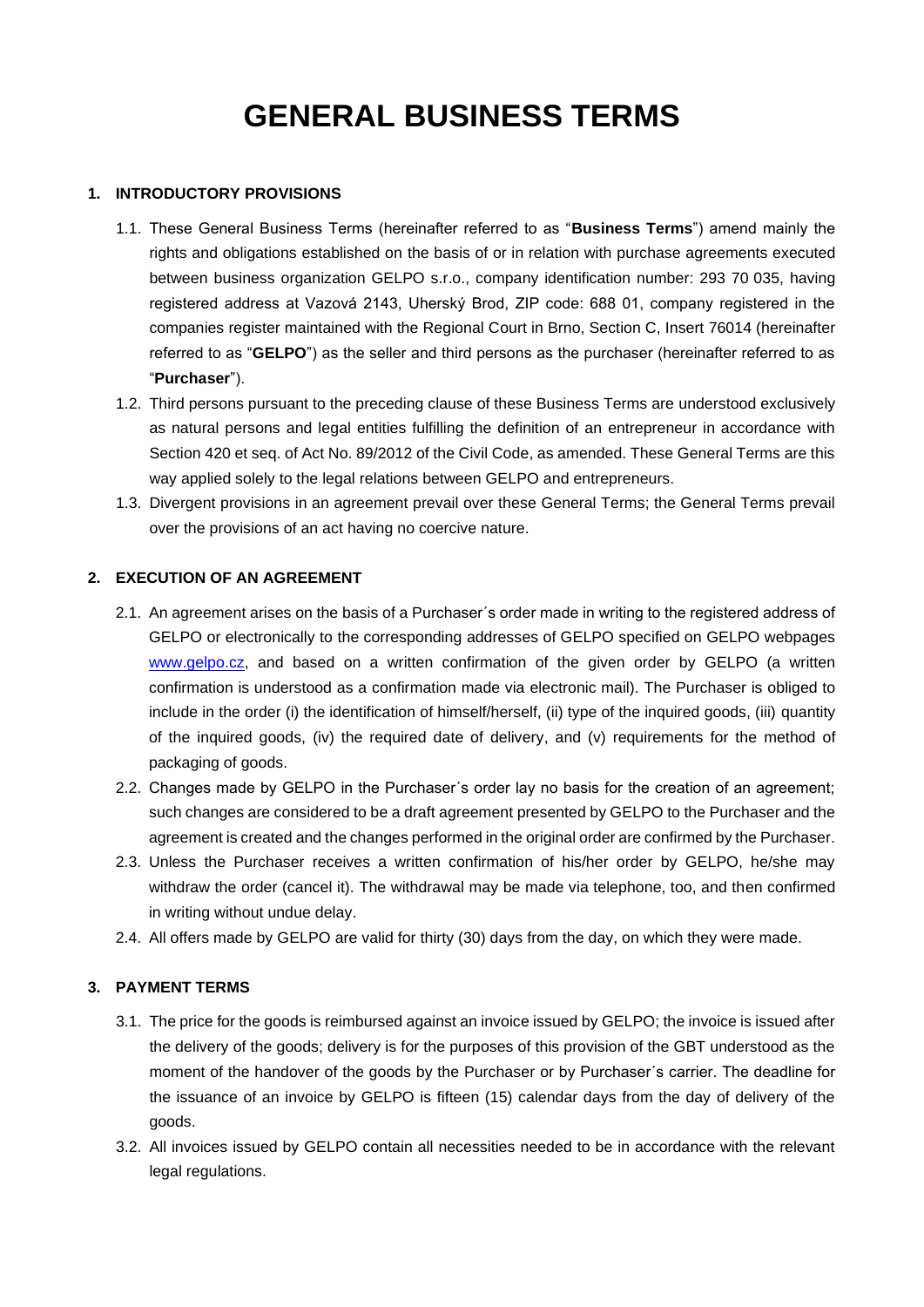- 3.3. Neither prices for goods defined in a specific partial agreement nor an order confirmation include VAT, or other taxes or duties; those must be added to the prices for the goods in compliance with relevant legal regulations. The price for the goods includes costs for standard packaging of goods. Should the Purchaser require other than standard method of packaging of goods, the price for the given package must be added to the total purchase price for the goods.
- 3.4. GELPO is a VAT tax payer.
- 3.5. The maturity of invoices is always fourteen (14) calendar days from the day of their issuance, unless agreed otherwise.

# **4. DELIVERY TERMS**

- 4.1. The date of delivery of the goods defined in the GELPO´s confirmation of Purchaser´s order is regarded as binding.
- 4.2. As a consequence to the circumstances beyond GELPO´s influence arisen independently on GELPO´s will (so-called force majeure), GELPO may postpone the sending of the goods to the Purchaser until the time, when such force majeure ceases. In such cases it is not regarded as a delay in the delivery of the goods at the GELPO´s party, and the Purchaser is not entitled to claim damages or withdraw from the agreement. GELPO is obliged to appropriately inform the Purchaser of all such cases according to its possibilities.
- 4.3. Should the Purchaser ask for the postponement of sending of the goods or should the sending of the goods be postponed for the reasons at the Purchaser´s party against the date of sending of the goods under the executed agreement, commencing on the 31<sup>st</sup> day from the arranged date of sending of the goods GELPO is entitled to charge a storage fee amounting to 0.02% of the total purchasing price for the goods up to the total amount of 20% of the total purchasing price for the goods.
- 4.4. Should the Purchaser be in default in the handover of the goods, GELPO sends to the Purchaser a written request for the takeover of the given goods. Should the Purchaser fail to take over the goods within thirty (30) days from the delivery of this written request, the (i) Purchaser is obliged to pay GELPO a contractual penalty amounting to 15% of the purchase price and (ii) after the expiry of other fifteen (15) days GELPO is entitled to handle the goods at its own discretion, including of their further selling.
- 4.5. Partial deliveries are unacceptable, unless explicitly agreed otherwise.
- 4.6. Unless explicitly agreed otherwise, EXV delivery term applies (Uherský Brod, Vazová 2143, Czech Republic) INCOTERMS 2020.
- 4.7. GELPO reserves the right to change or amend the colored samplers of the sold goods, including of color shades and color preparations used for coloring of the goods. In the case, when there is a time lapse between the execution of an agreement between GELPO and the Purchaser and the estimated date of delivery of the goods to the Purchaser, GELPO must not guarantee a consent between the ordered color of the goods and the delivered color of the goods. If this is the case, GELPO agrees to inform the Purchaser of such situation appropriately.

# **5. RESERVATION OF OWNERSHIP, RISK OF PROPERTY DAMAGE**

5.1. Ownership title to the goods is transferred to the purchasing party in the moment of the full payment of the purchase price for the given goods. If the payment for the goods is made via a bank transfer, the day of payment of the price for the goods is understood as the day, on which the relevant amount of the purchase price was credited to GELPO´s bank account.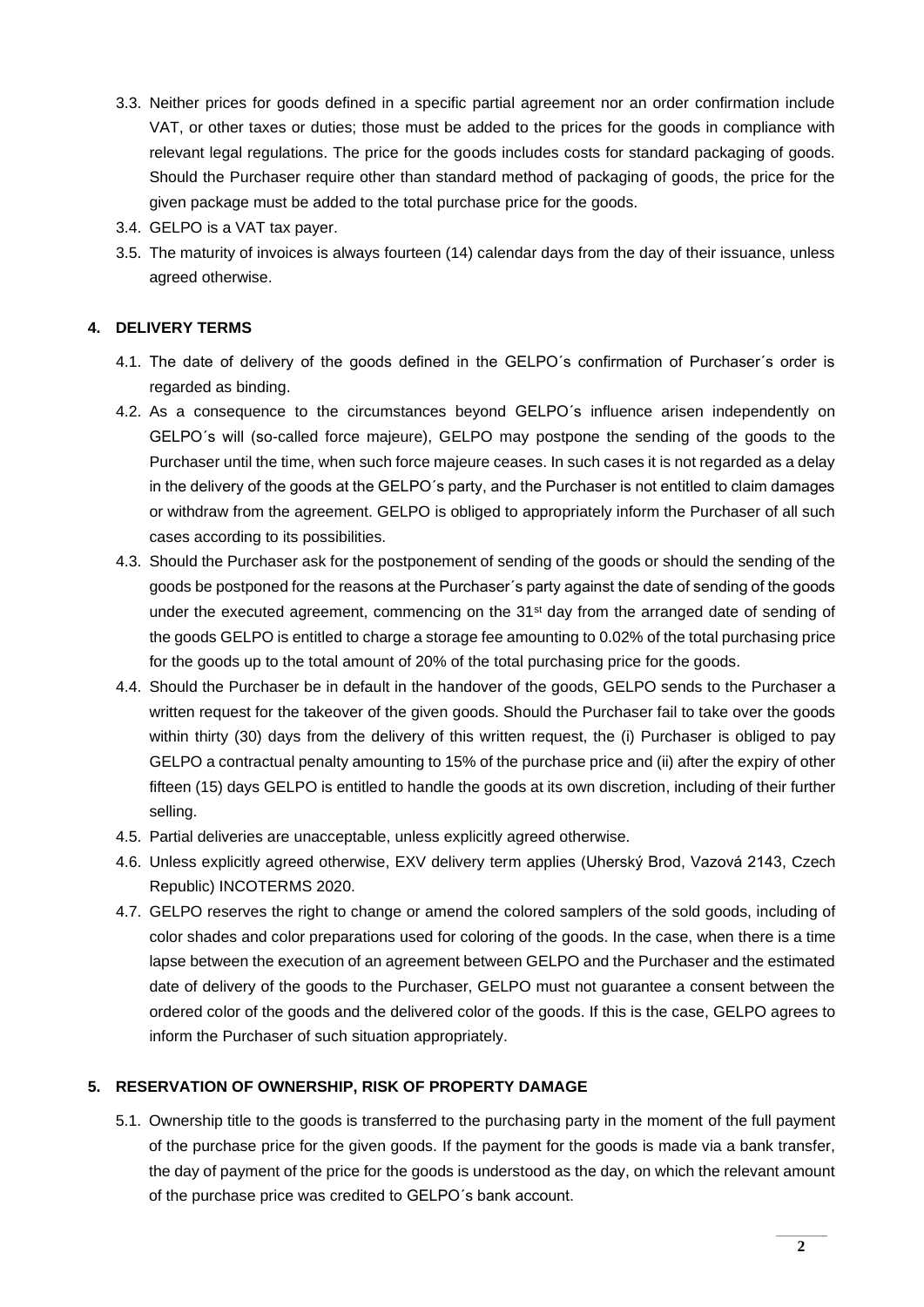- 5.2. A risk of property damage is passed to the Purchaser in the moment of takeover of the goods by the Purchaser; provided that GELPO is obliged to hand over the goods to the Purchaser´s carrier in a given place, the risk of property damage is passed to the Purchaser in the moment of handover of such goods to the relevant Purchaser´s carrier. The carrier is for the purposes of this provision of the Business Terms understood as the first carrier for the transportation of goods to the specified place (for cases, in which the Purchaser uses several carriers in parallel for the transportation of the goods).
- 5.3. Should the Purchaser fail to take over the goods in accordance with the executed agreement in time, the risk of property damage is passed to the Purchaser in the moment, when GELPO allowed the Purchaser handle the goods not taken over by the Purchaser in contradiction with the executed agreement.
- 5.4. Damage to the goods caused after the transfer of risk property damage (i.e. damage to the goods) to the Purchaser does not deprive the Purchaser of his/her obligation to pay GELPO the purchase price for the goods.

## **6. LIABILITY FOR DAMAGE, GUARANTEE**

- 6.1. GELPO provides a quality guarantee for the goods lasting twenty-four (24) months, the guarantee period commences on the first day following the day, on which the specific piece of goods was delivered to the Purchaser. The quality guarantee provides that the supplied goods will be fit for using for the agreed or otherwise usual purpose of use during the entire guarantee period, or that the goods keeps the arranged or otherwise usual properties.
- 6.2. An invoice issued by GELPO also represents a letter of guarantee for the supplied goods.
- 6.3. GELPO is responsible for the compliance of the supplied goods with the specification defined in the data sheet for the given goods.
- 6.4. The Purchaser is obliged to follow and abide by all GELPO´s instructions as regards the handling, storing, assembly, laying and use of the goods. The instructions and technical specifications of the goods are described in an agreement executed between GELPO and the Purchaser and/or in data sheets and/or instructions provably announced by GELPO to the Purchaser.
- 6.5. The guarantee excludes the following:
	- 6.5.1.1. Defects to the goods caused as a consequence to the misuse of the goods, erroneous storing method, saving, laying, assembly and use of the goods;
	- 6.5.1.1.1. Defects to the goods resulting from the assembly, storing, saving, laying and use of the goods in contradiction with GELPO instructions for assembly and use of the goods and/or data sheet of the goods;
	- 6.5.1.1.2. Defects to the goods caused as a consequence to laying of the goods on a wrongly prepared sitting or unsuitable floor;
	- 6.5.1.1.3. Defects to the surface wear and tear of the goods caused as a consequence of usual use of the goods and ageing of material, and/or caused as a consequence of unsuitable climatic conditions;
	- 6.5.1.1.4. Defects to the goods consisting in the changes in color of the goods as a consequence of ultraviolet radiation and climatic or weather conditions;
	- 6.5.1.2. Defects to the goods caused by the use of unsuitable chemical cleaning agents;
	- 6.5.1.2.1. Defects to the goods originating from mechanical damage to the goods at the Purchaser´s party or at the party of third persons;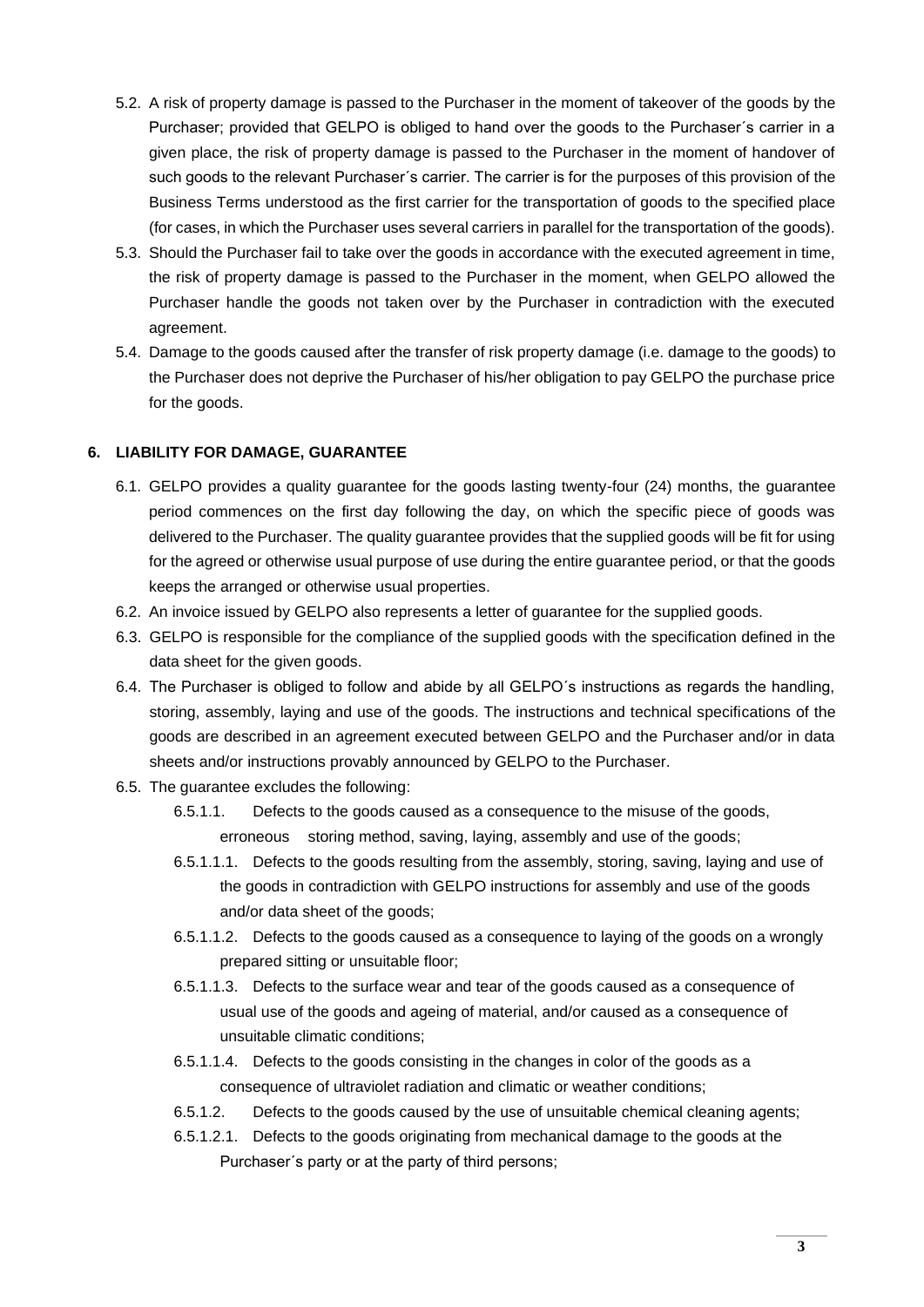- 6.5.1.2.2. Defects to the goods originating from unprofessional or wrongly performed repairs to the goods providing that such repairs were not performed directly by GELPO;
- 6.5.1.2.3. Defects to the goods caused by excessive loading of the surface or by biological factors (molds, fungi etc.).
- 6.6. GELPO expressly declares that any changes in the color of the goods or mechanical damage arisen by common use or ageing of the material cannot be considered as damage as such, whereas such facts have no effect on the functional properties of the goods and their further use.
- 6.7. Should the goods supplied by GELPO not be in conformity as regards their quantity, quality, design or package with the conditions set forth in the executed agreement, the goods are damaged. Apparent damage to the goods must be claimed by the Purchaser from GELPO without undue delay, however no later than within seven (7) calendar days from the takeover of the goods by the Purchaser or from the delivery of the goods to the Purchaser by its carrier, in form of a written complaint. In the moment of delivery of the goods, the Purchaser is obliged to perform a check of the goods, the nature, extent and exerted effort of which must correspond to the nature of the supplied goods. Defects that can be found during such check are always regarded as apparent. The Purchaser is obliged to sufficiently prove the complained defects, especially by making and delivering digital photographs of the complained goods.
- 6.8. Should the Purchaser´s complaint stem in asserted defects to the goods material, the Purchaser is obliged to supply GELPO with a sample of the complained goods. Should GELPO give actual instructions to the Purchaser regarding the provision of a sample (including of the method of its provision, quantity of samples etc.), the Purchaser is obliged to follow such GELPO instructions for the purposes of settling its complaint. The Purchaser is obliged to deliver the samples to GELPO at its own expense (in the case of accepting the complaint GELPO agrees to pay the costs for the transportation of the sample to the Purchaser). Should GELPO ask for a personal check of the complained goods, the Purchaser is obliged to allow such check.
- 6.9. The Purchaser is obliged to store the complained goods separately from other goods and refrain from handling the goods in a manner that could harden or prevent from the check of the complained defects by GELPO. GELPO agrees to settle the applied complaint within thirty (30) days from the day of acceptance of the Purchaser´s written complaint.

#### **7. WITHDRAWAL FROM AN AGREEMENT**

- 7.1. GELPO or the Purchaser are entitled to withdraw from an agreement, except for other cases defined by these Business Terms, in the case that the other contracting party substantially breaks the obligations resulting for it from the executed agreement. Such substantial breach of contractual obligations is understood especially as follows:
	- 7.1.1.1. Purchaser´s default in the payment of the purchase price or its part according to the executed agreement for longer than thirty (30) continual calendar days;
	- 7.1.1.2. GELPO´s default in the delivery of goods for longer than thirty (30) continual calendar days;
	- 7.1.1.3. Purchaser´s default in the takeover of the goods for longer than thirty (30) continual calendar days;
- 7.2. The relevant contracting party is also entitled to withdraw from the executed agreement, if (i) the other contracting party files an insolvency petition for itself in the position of a debtor pursuant to the provisions of Section 98 of Act no. 182/2006, on bankruptcy and means of resolution thereof, as